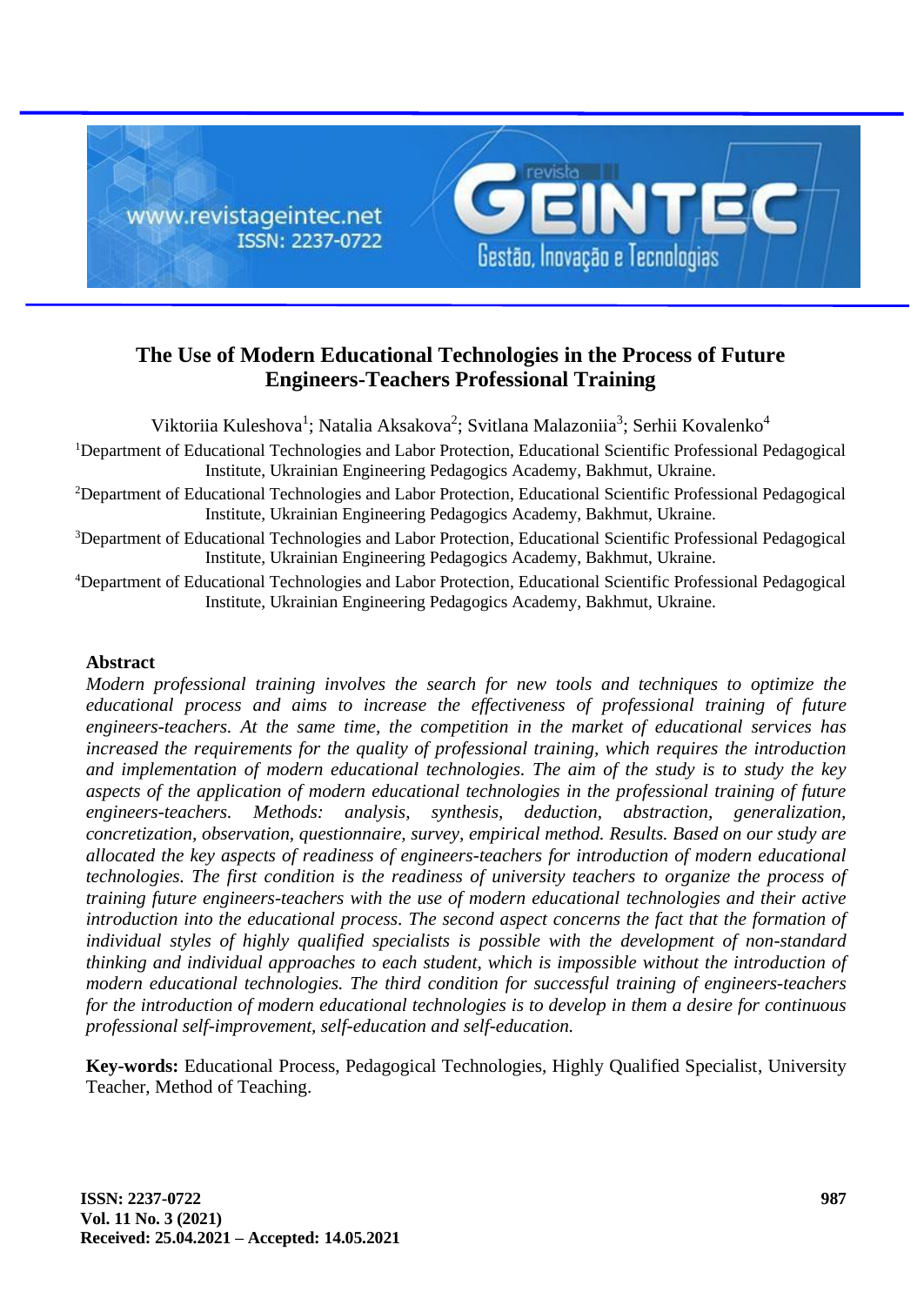#### **1. Introduction**

The national doctrine of education development in Ukraine poses new challenges to a radical rethinking of the educational paradigm, updating the content, technologies of personalities as subjects and designers of life, which is possible with the introduction of new educational technologies. Requirements for professional qualities and personalities of professionals encourage the search for a modern paradigm of education reform, the introduction of new models and technologies, the implementation of innovative approaches, the use of new forms and training methods. According to scientists and practitioners, gaining knowledge, developing skills and abilities, improving personal and professionally significant qualities during the training of future engineers-teachers will be effective only if the use of modern pedagogical technologies in the educational process (Vyshnevsky et al., 2018).

In today's conditions, manufacturability acquires a dominant characteristic of human activity and means the transition to a qualitatively new level of efficiency and optimization. Analyzing the educational space, it becomes obvious the presence of crisis phenomena, which are a consequence of the fact that education and research lag significantly behind the rapid development of industries. To overcome such gaps, it is advisable for future pedagogical engineers to ensure a close connection between theoretical approaches and practice through technological means. Using modern educational technologies provides not only the replenishment of theoretical and methodological knowledge of future professionals, but also the formation of their professional skills in designing, designing learning processes, skills to analyze its results (Clark and Mayer, 2016; Impedovo et al., 2017). Professional and pedagogical activity of future engineers-teachers in modern conditions of functioning of vocational education institutions is connected not only with the performance of their exclusively pedagogical function, but also with the practically oriented component. Current pedagogical engineers must have the skills to solve problematic pedagogical situations, understand the cause of their occurrence, analyze and predict the development and self-development of students, plan, predict and control educational processes, be able to make effective, balanced and independent decisions. Such goals determine the need for pedagogical science and practice in the use of modern pedagogical technologies in the training of future engineers-teachers (Rock et al., 2016; Yang et al., 2017).

In modern engineering and pedagogical education there are a number of contradictions that are inherent in the entire education system of Ukraine as a whole, and at the same time has specific features in this type of education. Among them there is such an inconsistency of the current state of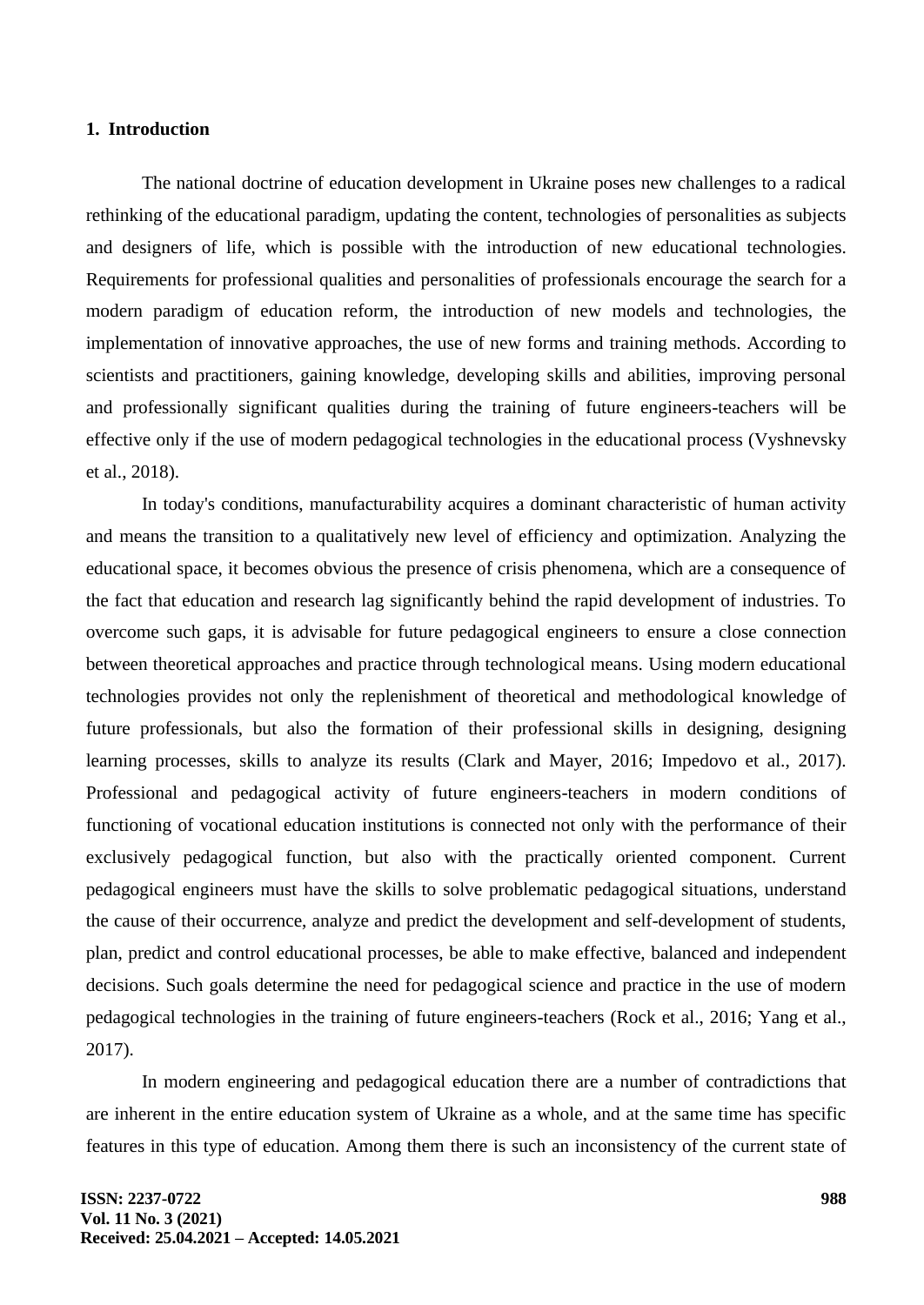pedagogical and engineering industry with the global socio-economic transformation of our state, like: teaching needs and real opportunities of the already established system of engineering and pedagogical education, which in turn indicates a shortage of engineering and pedagogical staff; along with this, the expectations of society from modern teachers and the state of their training in the system of engineering and pedagogical education, which requires revision of the content and implementation of modern educational technologies to train future professionals in the current pedagogical and engineering education.

Goal: research of aspects of use of modern educational technologies in the process of professional training of future engineers-teachers. Research tasks:

- 1. To conduct a theoretical analysis of the literature to identify the features of modern educational technologies in the professional and pedagogical training of future engineersteachers.
- 2. To find out the level of formation of future specialists of the motivational component of readiness for the introduction of modern educational technologies.
- 3. To determine the level of the content component of readiness for the application of modern educational technologies in future engineers-teachers.
- 4. To establish the level of practical readiness of future specialists for the application of modern educational technologies.
- 5. Determine the level of formation of the evaluation component of readiness.

## **2. Literature Review**

A highly efficient educational system is a key factor in ensuring the sustainable growth of the state and aims to provide quality training for future engineers-teachers in the context of European integration and globalization processes (Vyshnevsky, 2018). Therefore, the current changes in the system of higher pedagogical education in Ukraine encourage the analysis of modern educational technologies and the development of ways and means of their implementation in the training of competent professionals (Shevchuk, 2018). Modern pedagogical technologies are characterized by great opportunities for the development of creative abilities of high school students (Imran et al., 2016). A number of authors (Pathak, 2016; Mohammad et al., 2013) claim that "a creative person is an individual who has a high level of knowledge, has a desire for something new, original." It is using modern innovative educational technologies that can contribute to the formation of competencies of pedagogical engineers (Vaganova and Ilyashenko, 2018; Vyshnevsky, 2018; Shevchuk, 2018). For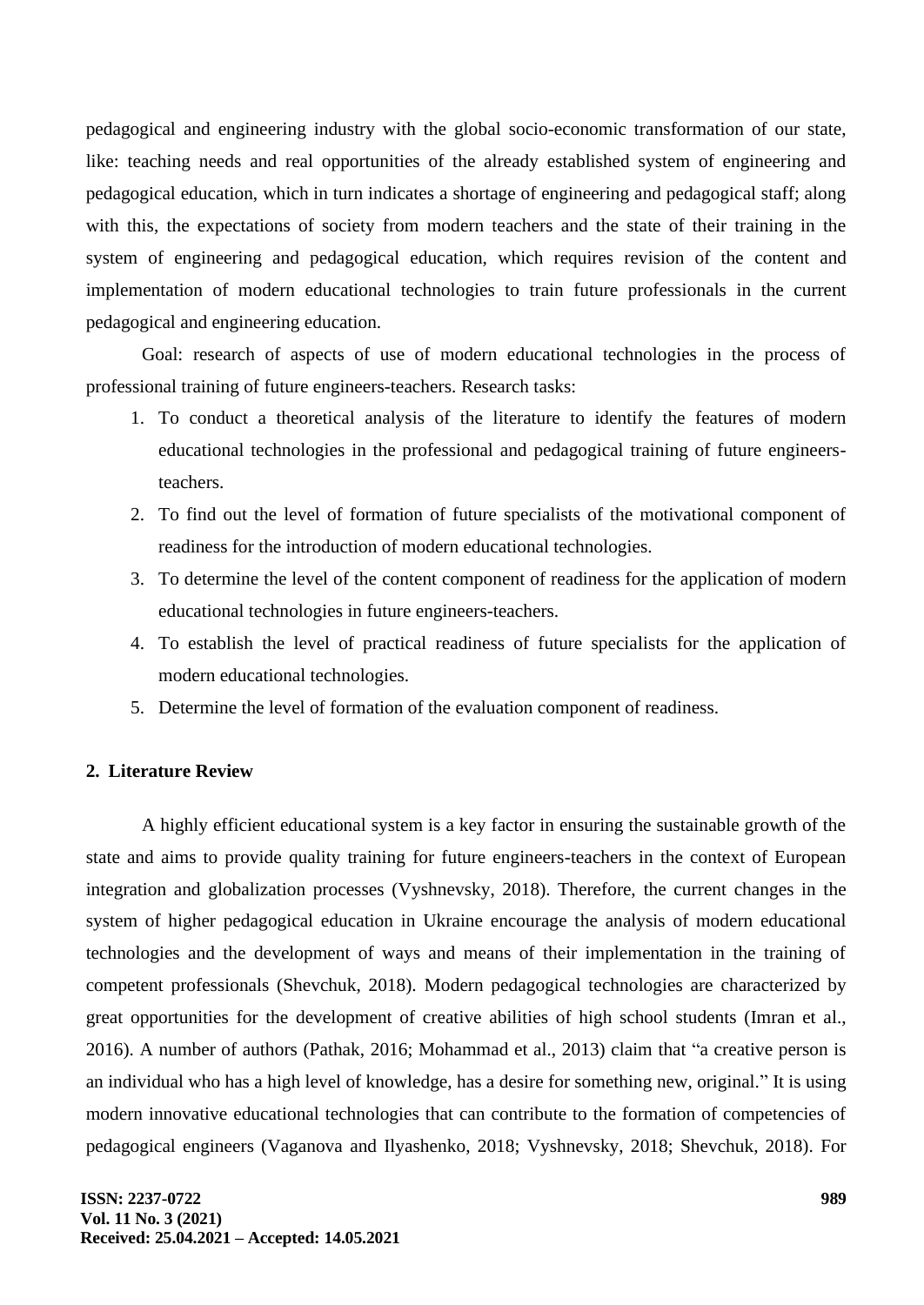future engineers-teachers, "emotional intelligence" is also important, which consists in recognizing emotions and adequately understanding human intentions; ability to control one's own emotions and states; affect emotional states surrounding. This will allow future pedagogical engineers to adapt and adapt to the social environment (Akaslan and Law, 2011; Imran et al., 2016).

Considering modern changes in Ukrainian education and in particular in training is correct opinion of scientist Zh. Smirnova and O. Krasikova (2018) on the peculiarities of training future engineers-teachers and the specifics of filling the educational field with new content, the latest requirements for training future highly qualified specialists. Modern educational technologies have been studied by a large number of scientists (Rock et al., 2016; Zyrianova et al., 2018; Prokhorova and Semchenko, 2018; Myalkina et al., 2018; Maseleno et al., 2018; Karimov and Doniyorov, 2019; Racko et al., 2019; Doniyorov and Karimov, 2020), which proved expediency of using educational technologies to improve the educational process of higher education. The concept of "Educational technology" in the psychological and pedagogical literature has a variety of interpretations:

- as planning processes for the development of students' personalities (Vyshnevsky et al., 2018);
- as organizational learning processes and selection of creative tasks for them;
- as planning to achieve goals (Vaganova and Ilyashenko, 2018); as a pedagogical technique (Swan et al., 2009; Yang et al., 2017);
- as one of the educational princes (Myalkina et al., 2018);
- as a model of learning and educational processes, which were previously called methods of teaching and education (Akaslan and Law, 2011).

According to R. Clark and R. Mayer (2016), I. Ergashev and N. Farxodjonova (2020) educational technology is a study that aims to define principles, to develop methods to optimize education by analyzing factors to improve educational performance through the design and use of techniques and materials, and evaluate the methods used. Gutmann (2016) points out that "pedagogical engineers should not only be teachers of certain disciplines, but also competent in production skills". Therefore, characterizing the professional activity of engineers-teachers, scientists clearly state the relevance of the introduction of modern educational technologies for the formation of key competencies, management of the educational process (Imran et al., 2016; Impedovo et al., 2017; Kerekesha-Popova, 2019). It is believed that "educational technologies in any field of activity largely reflect the objective laws of the subject areas, and therefore ensure the effectiveness of the goals" (Maseleno et al., 2018). Systematic educational technologies means that the educational environment sets goals, content, methods and forms of interaction between participants, the effectiveness of which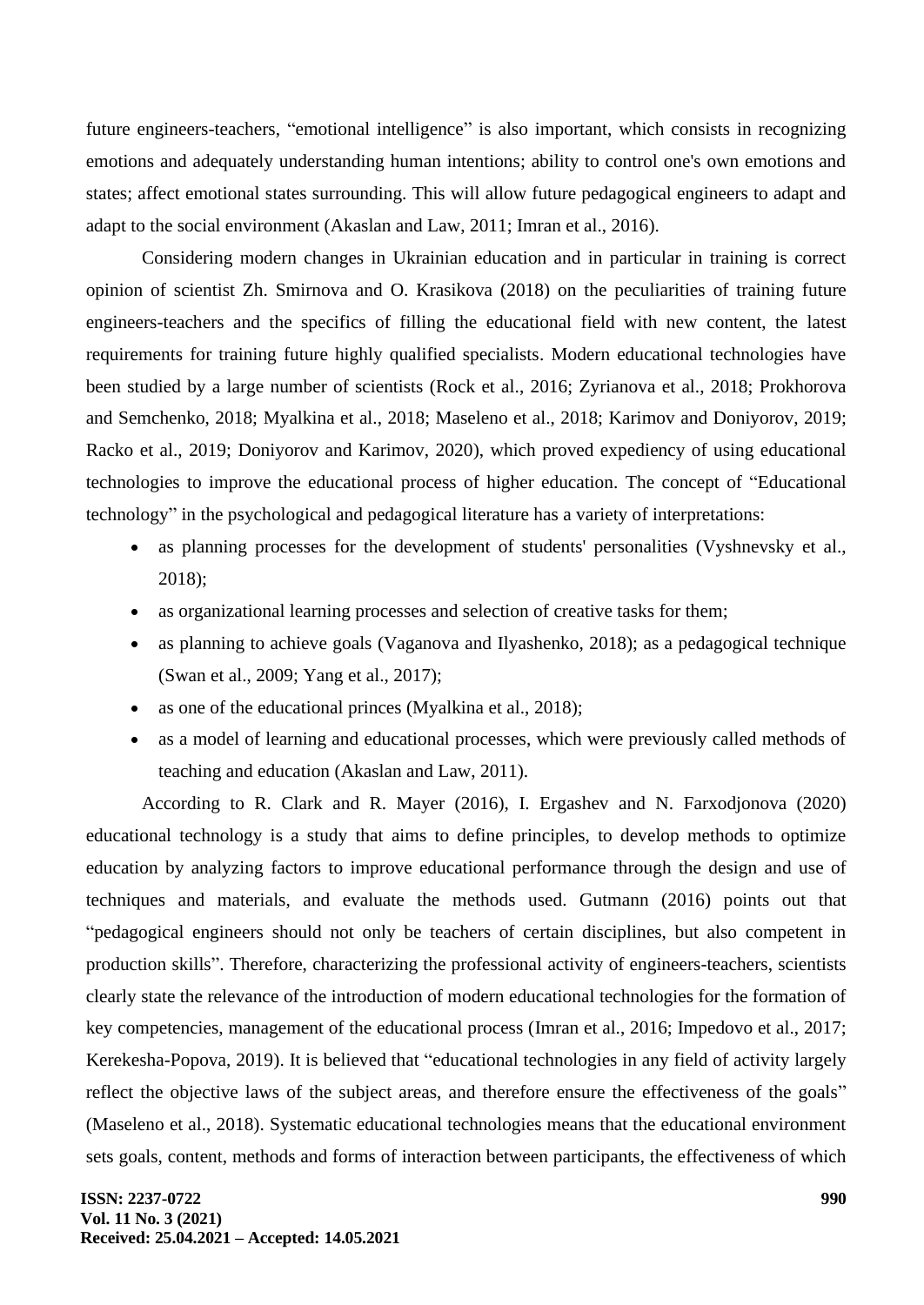is diverse, causal, historical, semantic and functional connections (Prokhorova and Semchenko, 2018). According to foreign scientists, the use of educational technologies for professional training of pedagogical engineers aims to form professional competencies, focuses on a comprehensive combination of innovative methods and teaching aids, effective involvement of all participants in the learning process (Yang et al., 2017; Maseleno et al., 2018).

The effectiveness of training future engineers-teachers for the introduction of modern educational technologies largely depends on the conditions under which the educational process itself is organized. The use of only traditional educational technologies, forms and methods of teaching in modern higher education institutions leads to passive perception of information, inability to independently search for information, as well as further practical application of knowledge and use of modern educational technologies. After all, the effective way of activity of future engineers-teachers is the use of modern educational technologies of teaching, so their introduction in the process of studying in universities today appears as a relevant and scientifically significant problem in further discussions and research.

## **3. Materials and Methods**

To perform the task used a theoretical method of research, namely:

- Systematic and problem-targeted analysis of the literature, generalization of theoretical and practical approaches to professional and pedagogical training of future engineers-teachers – to identify the specifics of their professional training;
- Modeling method, empirical method, questionnaire, testing, survey to assess and determine modern effective educational technologies;
- Statistical method to establish the probability of the results.

The study took into account the results obtained in 2018 by the University of Applied Sciences Zittau / Görlitz (Germany) and the Autonomous University of Chile (Universidad Autónoma de Chile), which related to the use of educational innovations and were based on empirical data collection (Drummer et al., 2018). These empirical studies have served as a basis for the development of curricula in the field of engineering pedagogy, which in recent years have gained popularity and success in German, Chinese and Chilean universities (Maseleno et al., 2018).

To the research were involved 80 students of 2-4 years of educational and scientific professional pedagogical institute of the Ukrainian Engineering and Pedagogical Academy (Ukraine) and 96 students of 2-4 years of Ternopil Volodymyr Hnatiuk National Pedagogical University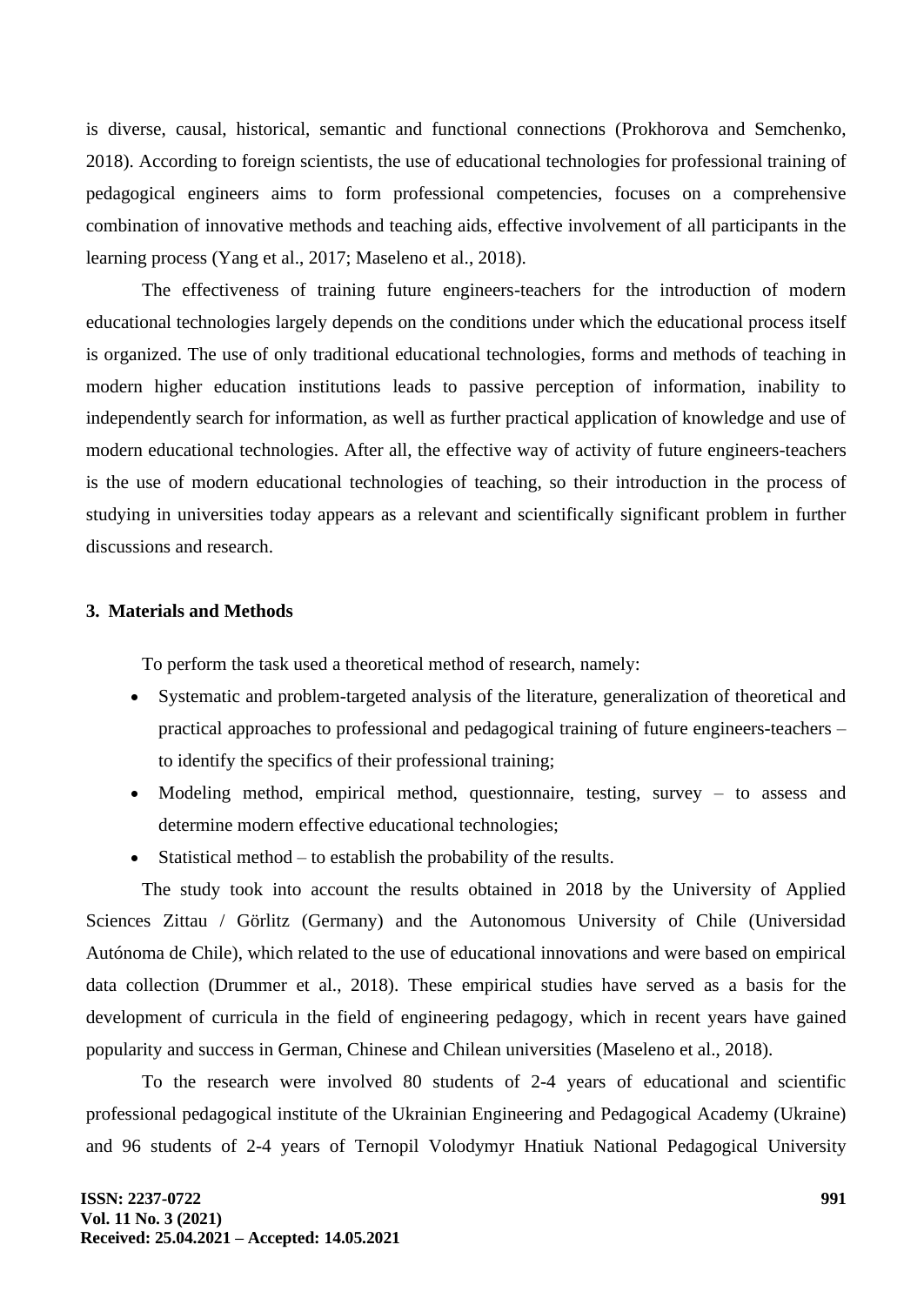(Ukraine). The study was conducted during 2020 and covered several stages: the first stage – finding out the formation of future specialists' motivational component of readiness for the introduction of modern educational technologies; the second – determining the level of formation of future engineers-teachers of the content component of readiness for the use of modern educational technologies; third – identifying the practical readiness of future professionals to use modern educational technologies; fourth – determining the levels of formation of the evaluation component of readiness. To conduct the study, a questionnaire of four stages was developed, which allowed analyzing the motivational, semantic, operational and evaluative components to determine the essence of preparing students for the implementation of modern educational technologies. During the third stage of the study, the aim was to identify the practical training of future engineers-teachers to apply modern educational technologies (operational component of readiness). For this purpose, the most important qualities and skills required for the application of modern educational technologies are ranked (Table 1).

Table 1 - Ranking of the Most Important Qualities and Skills

| Qualities and skills                                      | Rank |
|-----------------------------------------------------------|------|
| Using modern educational techniques to obtain information |      |
| Skills to bring started cases to a logical conclusion     |      |
| Ability to overcome difficulties                          |      |
| Desire to engage in research activities                   |      |
| Ability to extract professionally relevant information    |      |
| Produce new ideas                                         |      |

Source: formed by the authors.

From the given Table 1 it is visible that to qualities, which are required for application of modern educational technologies by students, are called ability of application of modern techniques for reception of the information; skills to conclude started cases; ability to overcome difficulties. However, students as insignificant consider the motivational component (the desire to engage in research activities) and innovation (the ability to extract professionally relevant information and produce new ideas).

## **4. Results and Discussion**

During the first stage of the study, according to the results of the survey, it was found that 17% of students have a negative attitude to modern educational technologies, because they do not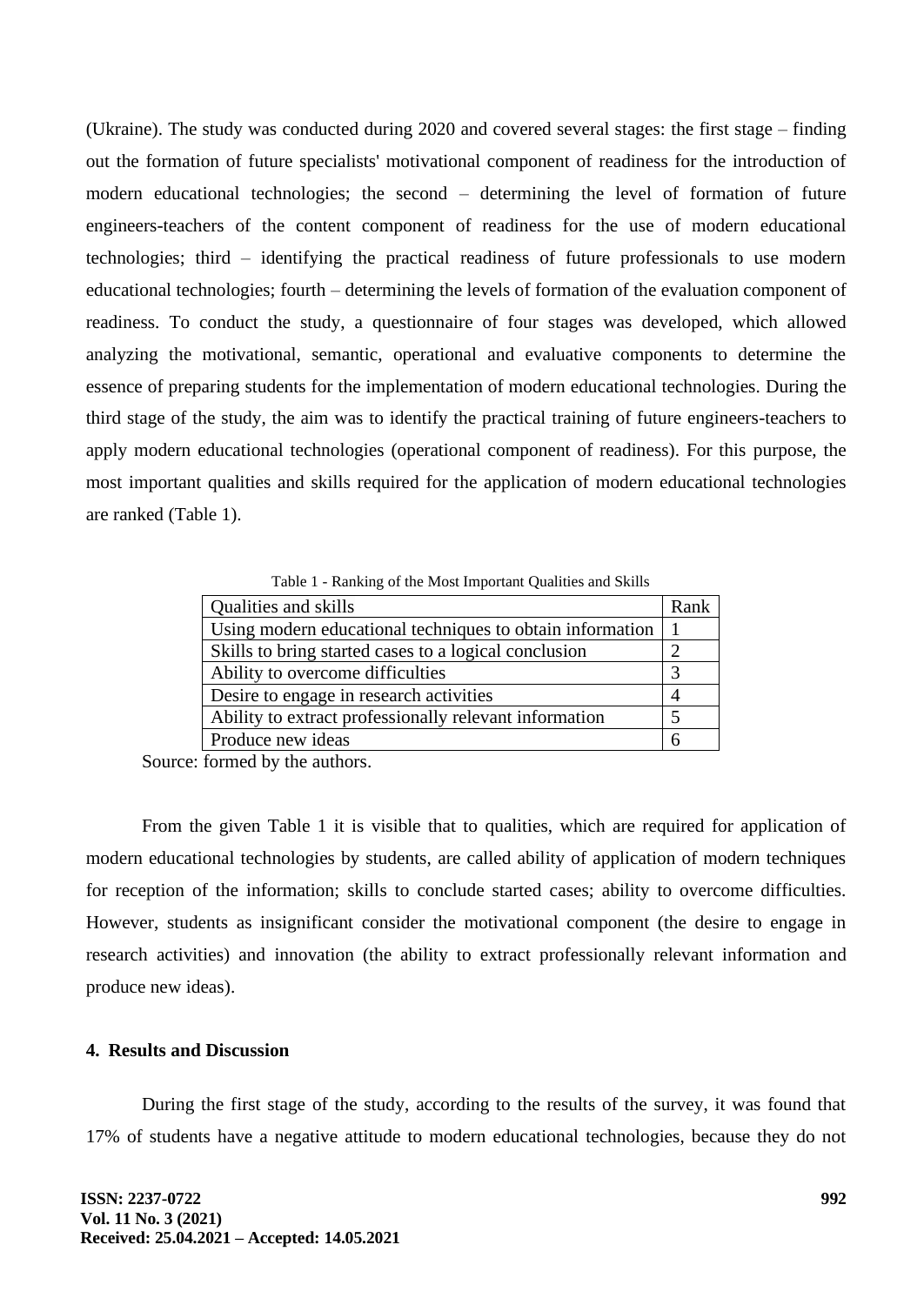know how to use them, and therefore do not want to implement. 31% of respondents have a low level of readiness. They are characterized by a passive attitude to modern educational technologies, poor orientation in them and misunderstanding of their application. 39% of students can be attributed to the average level of readiness, because they approve of innovations, understand the importance of modern educational technologies, however, see the use of fragmented applications in further professional activities due to lack of training and note their complexity during use. Only 13% of respondents indicated a positive and active attitude to the use of modern educational technologies. Students' answers about their attitude to modern educational technologies shown in Figure 1.





Source: formed by the authors.

While examining the attitude of students to the need to use modern educational technologies, it was found that 17% of respondents find it difficult to respond, 39% see difficulties in their implementation and 28% have a positive attitude to use, and the remaining 16% said their effectiveness in the educational process (Figure 2).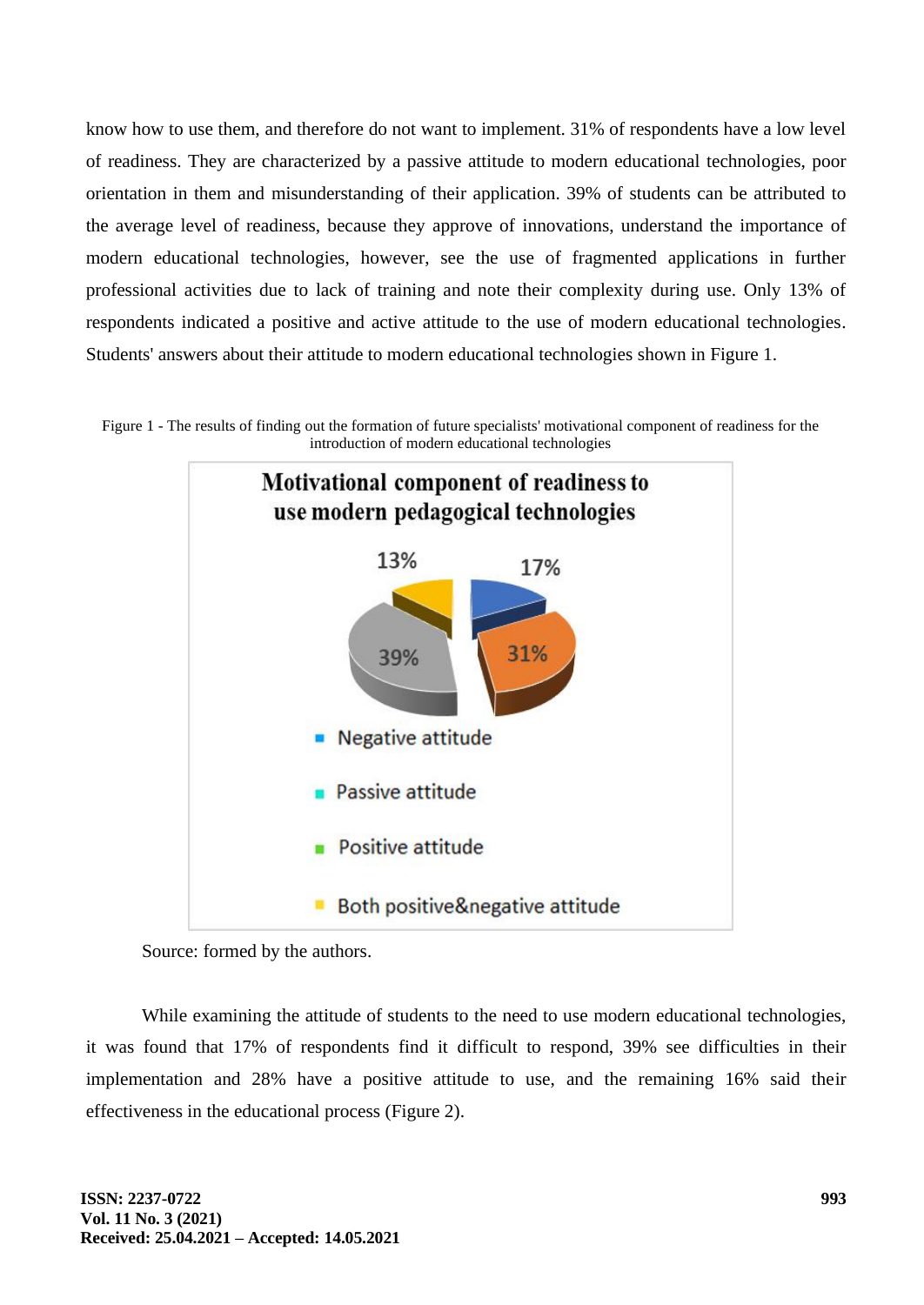



During the second stage of the study, we found out the level of formation of future engineersteachers of the semantic component of readiness for the introduction of modern educational technologies, i.e., their understanding. Thus, 12% did not provide an answer, because they do not have knowledge of modern educational technologies (basic level), 31% have a low level of content components and are unfamiliar with technology, 43% – intermediate level – identify modern educational technologies with changes and updates of educational system and improvement, 14% of students have a high level and are convinced that current technologies are formed in the educational system due to modern challenges and through creative search for the best in the educational process (Figure 3).



Figure 3 - The results of the level of formation of future engineers-teachers of the content component of readiness for the introduction of modern educational technologies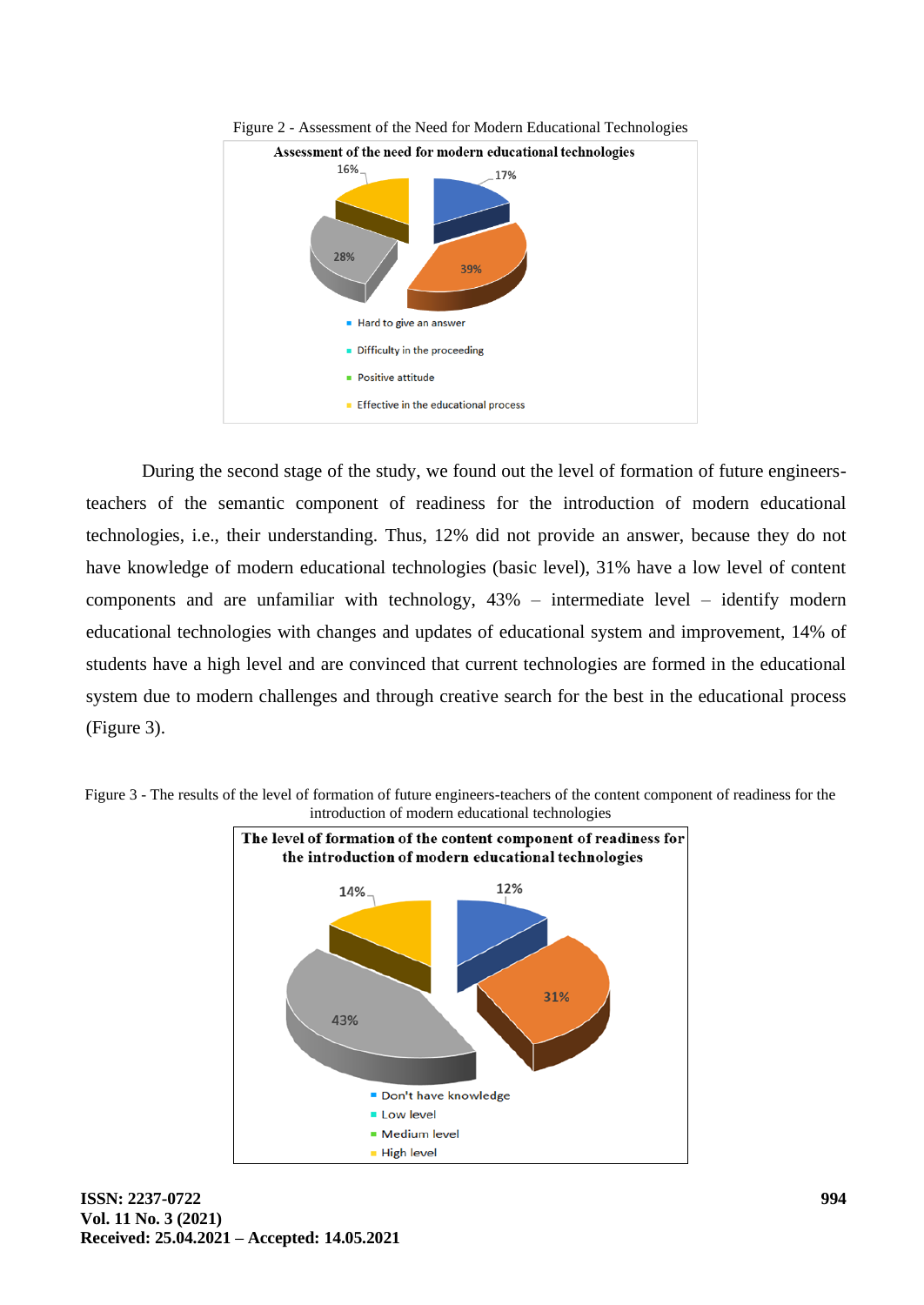Answering the question "What modern educational technologies do you know?" some students showed a lack of understanding of the essence of educational technology. Yes, 9% of respondents did not answer; 38% showed a low level due to ignorance of modern educational technologies and their replacement by traditional forms and methods of teaching. 41% belong to the middle level and have demonstrated a general idea of modern educational technologies, however, are not fully able to explain their essence. The rest of the respondents – 12% have a high level of awareness of modern educational technologies, understanding of their essence, and are able to describe in detail (Figure 4).



Figure 4 - The Results of Clarifying Students' Awareness of Existing Modern Educational Technologies

Exploring the advantages of modern educational technologies, 9% of students lack an elementary level; 48% – low, and therefore prefer traditional methods and are convinced of their negative impact on educational processes, however, are not able to justify their answer. 34% of respondents say that modern educational technologies have both advantages and disadvantages. They are convinced that traditional educational approaches are more in line with the domestic education system, so the application of modern education will disrupt the educational process and it will require a lot of time and effort. Only 9% of students have a positive perception of innovation processes and say that their use is much more effective to help ensure quality and effectiveness (Figure 5).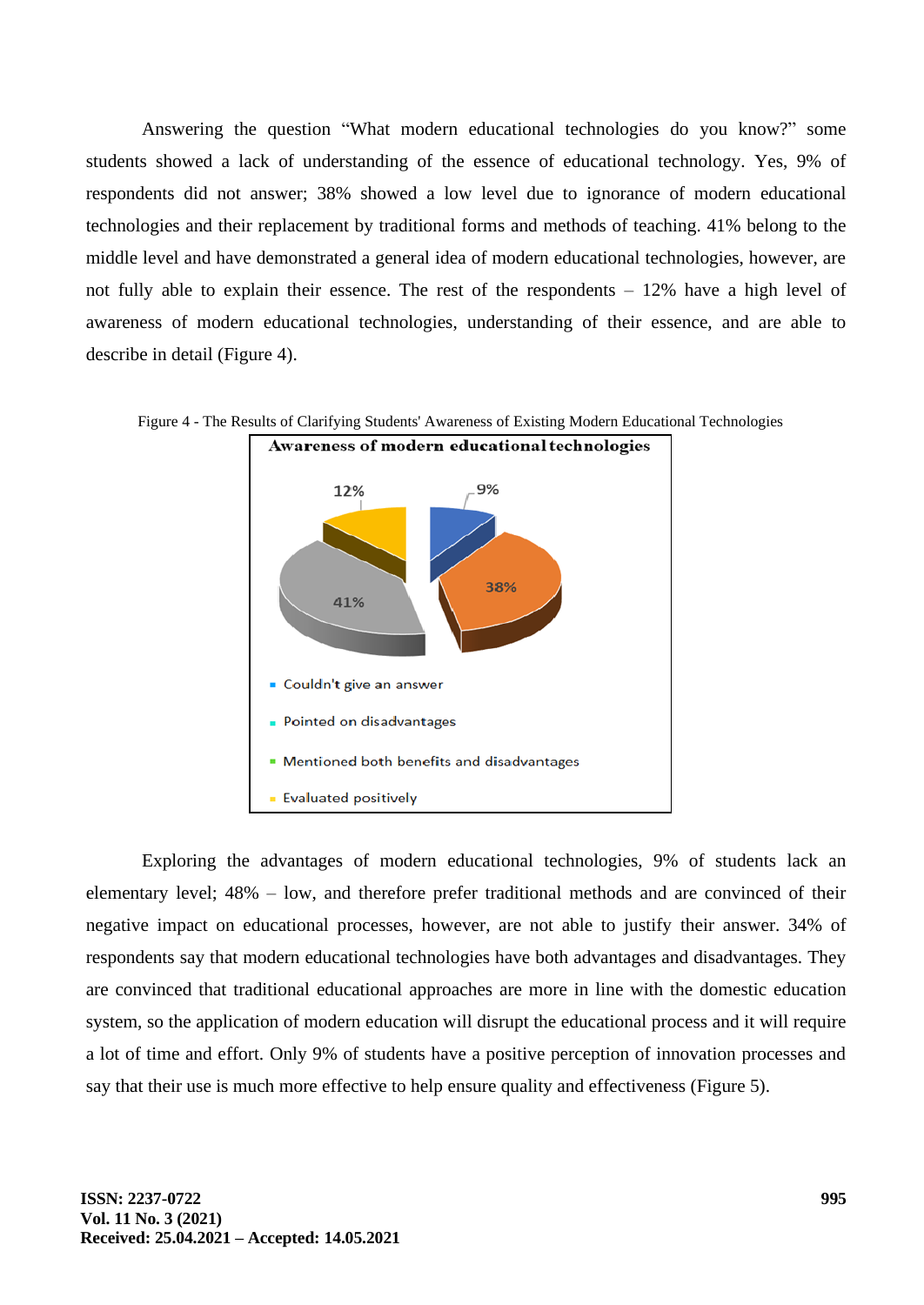

Figure 5 - The results of the evaluation of the advantages of modern educational technologies are generalized

Source: formed by the authors.

To the reasons that hinder the use of modern educational technologies, students called the lack of experience, lack of time, limited resources, material disinterest and low awareness. After analyzing the completed questionnaires of self-assessment of skills that are necessary for the implementation of modern educational technologies, can be shown in the diagram (Figure 6).



Source: formed by the authors.

As can be seen from results 14% of future professionals are convinced that they have all the necessary skills to apply modern educational technologies; 38% of respondents have an average level of developed skills, 41% – low, 7% – elementary. The fourth stage of the study made it possible to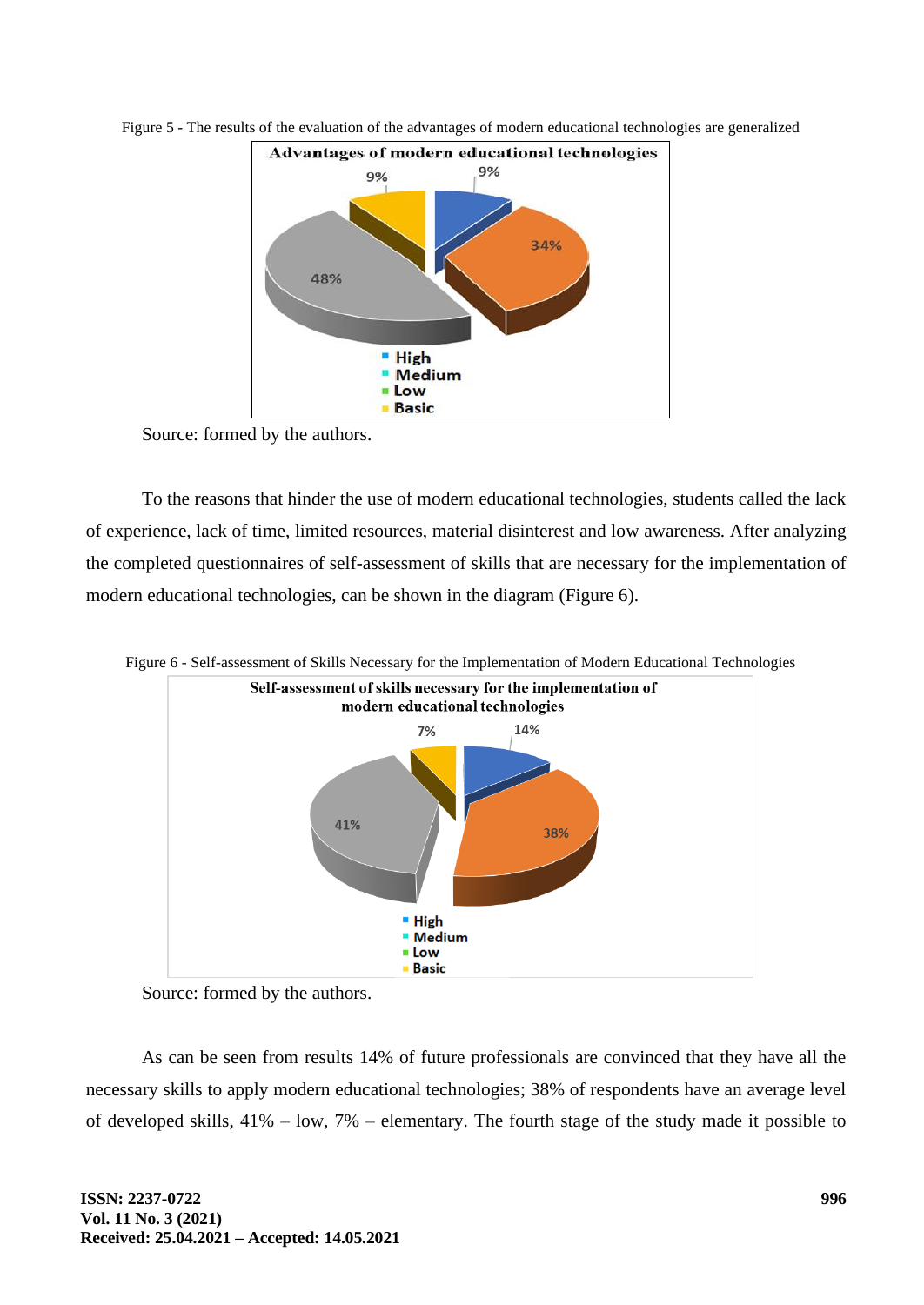determine the level of the assessment component of student readiness. (Figure 7), 12% have a high level, 46% – medium, 34% – low, 8% – elementary.



Figure 7 - The Results of the Level of Readiness to use Modern Educational Technologies

Summarizing the data, we can conclude that students are mostly low level of preparation for the introduction of modern educational technologies  $(41\%)$  and medium  $-37\%$ . The curricula of Dresden University of Technology largely implement modern educational technologies through the activities of university scholars in the training of pedagogical engineers. Their range was determined empirically by analyzing activities, requirements and needs. Due to this, the developed structure of the study focuses on the applied aspect, although partly systematic. This is the basis for the study of microdidactic issues, including psychological background (Smirnova and Krasikova, 2018; Racko et al., 2019;). Comparing the three projects of the educational programs IGIP, TU Dresden and IPW, we can trace a number of similarities and differences, but the most important common feature is the emphasis on formation of future specialists' motivational component of readiness and knowledge and practical components of the use of modern educational technologies (Drummer et al., 2018). We are convinced that the use of modern educational technologies by engineers-teachers, as a specially organized activity, will ensure a guaranteed high level of training of students, i.e. achieving their projected goal for a certain period with predetermined resource costs.

We see the prospect of further research into the use of modern educational technologies in the search for effective ways to form the readiness of future engineers-teachers for their implementation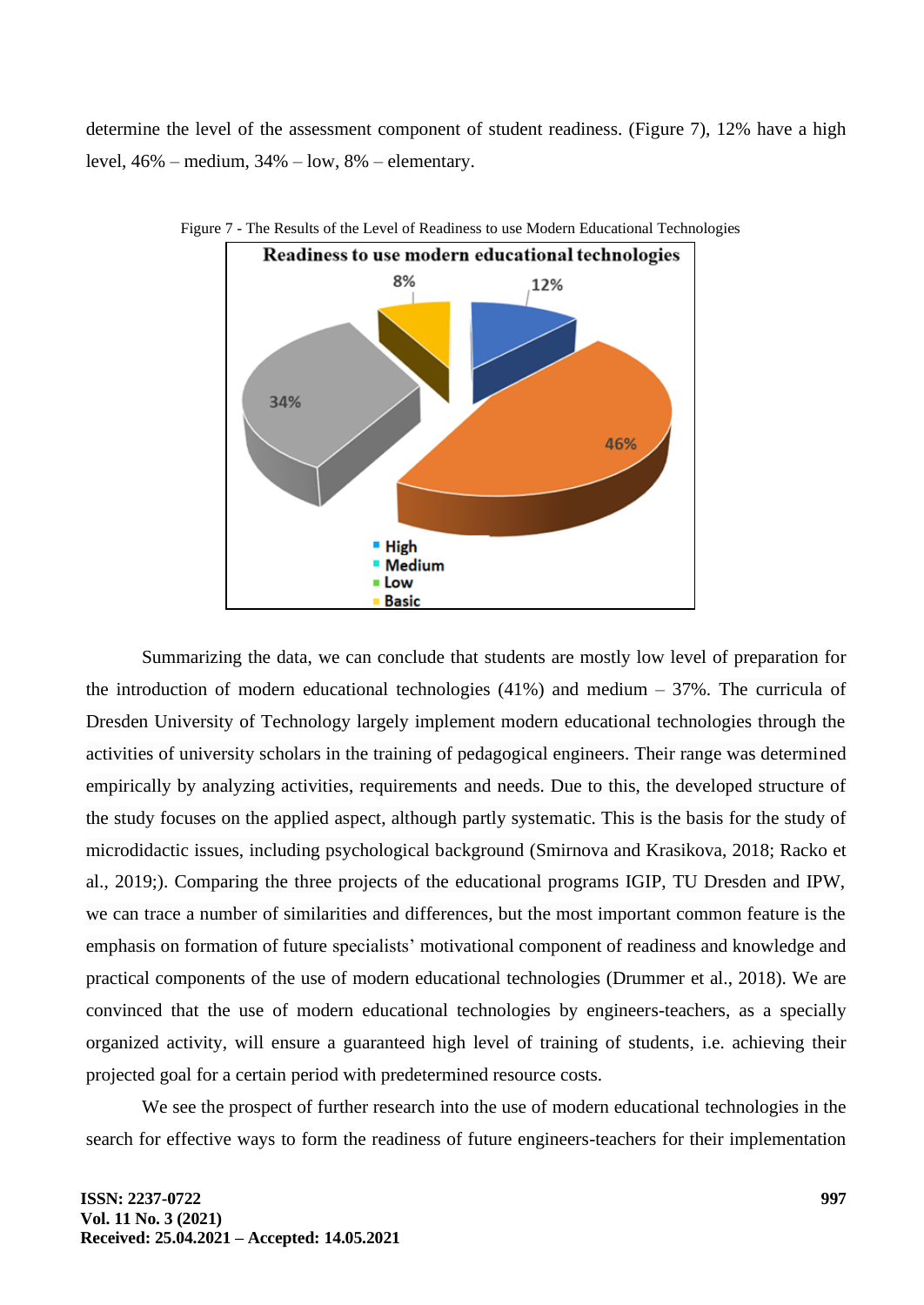in professional activities. The analysis of the current state of training of future engineers-teachers and the problem of using modern educational technologies allowed to identify the following shortcomings: the content of engineering training of future engineers-teachers does not differ from the training of engineers in the relevant field, which leads to contradictions; the increase of psychological and pedagogical readiness of engineers-teachers is due to the number of pedagogical disciplines, and not due to the introduction of modern educational practices and technologies. Pedagogical engineers, as specialists with dual competence, must have integrated knowledge and skills to solve typical problems of both pedagogical and engineering specialties, and this is impossible without the use of modern educational technologies. However, in modern conditions of binary education, these competencies will be formed separately from each other. That is why the problem of improving the educational process, with a deeper integration of modern educational technologies and the introduction of methods of their use is of particular importance.

The professionalism of pedagogical engineers lies in integrated activities, as they must have both theoretical and practical competencies and the ability to communicate them. Therefore, we can conclude that the professional activity of engineers-teachers largely depends on their awareness and ability to use modern educational technologies. After all, the professional activity of specialists is based on professional competence. Introducing modern educational technologies into the educational process will significantly improve productivity and increase productivity and reliability during the rapid increase for information that is processed to reduce educational costs. New educational technologies will allow for constant dynamic updating of organizational aspects of educational processes, their forms and methods of implementation, will provide constant adaptation processes of educational institutions to changes in external conditions and features of the students themselves. It will allow pedagogical engineers themselves to take an active part in creating these changes. The considered aspects of the use of modern educational technologies in the process of professional training of future engineers-teachers allowed us to combine these objects with the educational purpose.

#### **5. Conclusions**

The results of the study of the state of implementation of modern educational technologies in the process of training students of engineers-teachers of technology indicate an insufficient level of their competence. The study found that 41% of respondents have a medium level of readiness and have a positive and passive attitude to modern educational technologies, 14% have a low level and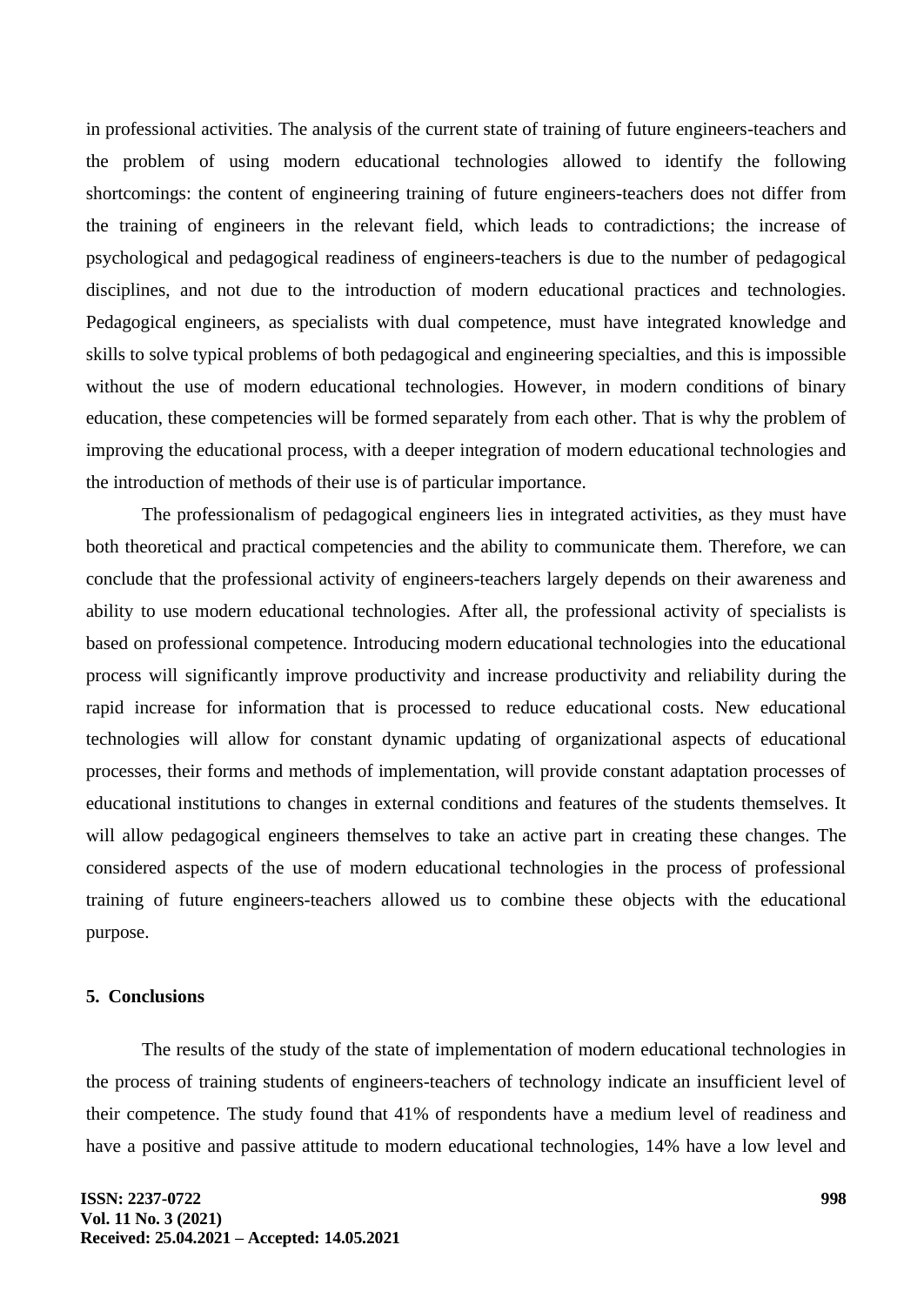believe that modern educational technologies are too complex in the implementation process, and therefore believe in the feasibility of more traditional. Interviewed middle-level respondents indicated that readiness is related to innovation processes. The analysis revealed that 14% of students show a good desire to implement modern educational technologies and have a high level of competence; however, it not meets modern social demand.

The main factors that hinder the formation of highly qualified engineers-teachers are lack of sufficient literature on this issue; insufficient level of theoretical knowledge; lack of experience in practicing and applying a particular educational technology; a limited number of manuals, which explain in detail the essence of a particular educational technology, and describe methods of their application. The level of readiness of students of engineering and pedagogical orientation to the introduction of modern educational technologies today does not fully meet the social needs of society. This, in turn, is reflected in the contradiction between the creative, innovative characteristics of the educational process and the reproductive nature of the training of pedagogical engineers, between the complexity of their professional functions and the low level of their readiness. The success of the educational process depends on the extent to which the teacher shows a willingness to move to personality-oriented learning using modern educational technologies and authorial creation.

## **References**

Akaslan, D., Law, E.L-C. (2011). Measuring teachers' readiness for e-learning in higher education institutions associated with the subject of electricity in Turkey. In: *2011 IEEE Global Engineering Education Conference (EDUCON).* Piscataway: Institute of Electrical and Electronics Engineers. http://doi.org/10.1109/EDUCON.2011.5773180

Clark, R.C., Mayer, R.E. (2016). *E-Learning and the science of instruction: proven guidelines for consumers and designers of multimedia learning*. Hoboken: John Wiley & Sons. https://doi.org/10.1109/EDUCON.2011.5773180

Doniyorov, A.Kh., Karimov, N.R. (2020). An incomparable book of a great scholar. *Bulletin Social-Economic and Humanitarian Research*, 6(8), 63-71. https://doi.org/10.5281/zenodo.3764177

Drummer, J., Hakimov, G., Yoldoshov, M., Köhler, T., Udartseva, S. (2018). *Vocational teacher education in Central Asia developing skills and facilitating success (technical and vocational education and training): issues, concerns and prospects*. Cham: Springer. https://doi.org/10.1007/978-3-319-73093-6

Ergashev, I., Farxodjonova, N. (2020). Integration of national culture in the process of globalization. *Journal of Critical Reviews*, 7(2), 477-479. https://doi.org/10.31838/jcr.07.02.90

Gutmann, M. (2016). Engineering the European Volksgemeinschaft: social engineering, pedagogy and fascism in the case of the Swiss Alfred Zander. *Journal of Contemporary History*, 51(1), 40-60. https://doi.org/10.1177/0022009415582280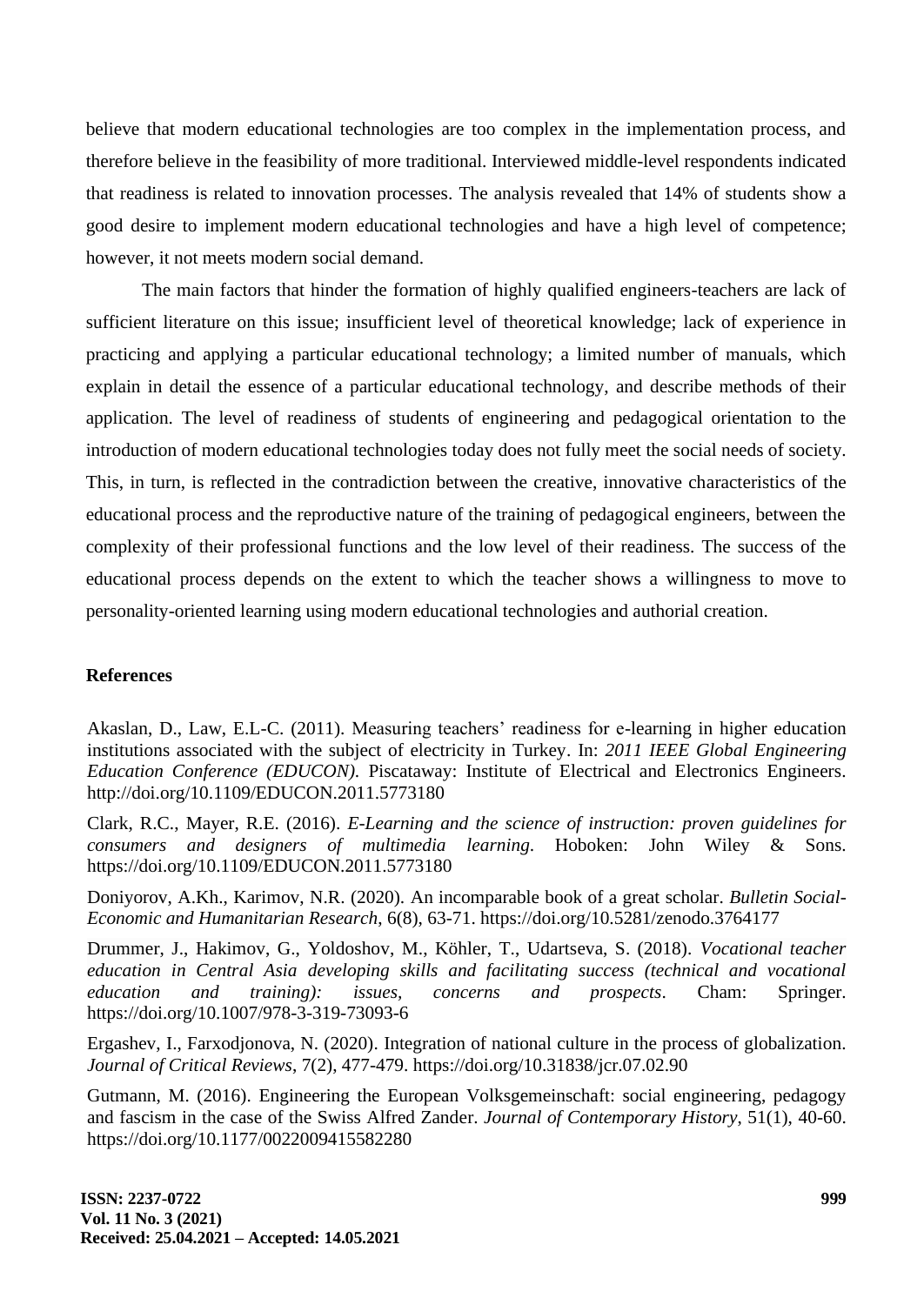Impedovo, M.A., Ginestié, J., Williams, J. (2017). Technological education challenge: a European perspective. *Australasian Journal of Technology Education*, 4. https://doi.org/10.15663/ajte.v4i1.50

Imran, A.S., Pireva, K., Dalipi, F., Kastrati, Z. (2016). An analysis of social collaboration and networking tools in e-learning*. Learning and Collaboration Technologies*. *LCT 2016. Lecture Notes in Computer Science*, 9753, 332-343. https://doi.org/10.1007/978-3-319-39483-1\_31

Karimov, N., Doniyorov, A. (2019). Conflicting views regarding the hadiths. *International Journal of Innovative Technology and Exploring Engineering*, 8(12), 2090-2094. https://doi.org/10.35940/ijitee.L3286.1081219

Kerekesha-Popova, O.V. (2019). The peculiarities of managing activity of future engineers-teachers. *Science and Education a New Dimension. Pedagogy and Psychology*, VII(77(188)), 25-30. https://doi.org/10.31174/SEND-PP2019-188VII77-05

Maseleno, A., Huda, M., Jasmi, K.A., Basiron, B., Mustari, I., Don, A.G., Ahmad, R. (2018). Hau-Kashyap approach for student's level of expertise*. Egyptian Informatics Journal*, 20(1), 27-32. https://doi.org/10.1016/j.eij.2018.04.001

Mohammad, N.M., Fehresti, S., Talebi, Z., Hesari, M. (2013). The study of the teacher's role and student interaction in e-learning process. In: *4th International Conference on e-Learning and e-Teaching (ICELET 2013).* Piscataway: Institute of Electrical and Electronics Engineers. http://doi.org/10.1109/ICELET.2013.6681659

Myalkina, E.V., Sedhyh, E.P., Zhitkova, V.A., Vaskina, V.A., Isaykov, O.I. (2018). University resource center as an element of social development of the region*. Vestnik of Minin University*, 6(3), 1. http://doi.org/10.26795/2307-1281-2018-6-3-1

Pathak, B.K. (2016). Emerging online educational models and the transformation of traditional universities. *Electronic Markets*, 26, 315-321. https://doi.org/10.1007/s12525-016-0223-4

Prokhorova, M.P., Semchenko, A.A. (2018). Involving of trainees-future teachers of professional training in project activities in the discipline. *Vestnik of Minin University*, 6(2), 6-28. http://doi.org/10.26795/2307-1281-2018-6-2-6

Racko, G., Oborn, E., Barrett, M. (2019). Developing collaborative professionalism: an investigation of status differentiation in academic organizations in knowledge transfer partnerships. *The International Journal of Human Resource Management*, 30(3), 457-478. https://doi.org/10.1080/09585192.2017.1281830

Rock, A.J., Coventry, W.L., Morgan, M.I., Loi, N.M. (2016). Teaching research methods and statistics in e-learning environments: pedagogy, practical examples, and possible futures. *Frontiers in Psychology*, 7, article number 339. https://doi.org/10.3389/fpsyg.2016.00339

Shevchuk, B.V. (2018). *Methods of computer training of students of engineering and pedagogical specialties with the use of computer-based teaching aids*: thesis of the Candidate of Pedagogic Sciences. Kyiv: National Pedagogical Dragomanov University.

Smirnova, Zh.V., Krasikova, O.G. (2018). Modern tools and technologies for assessing learning outcomes. *Vestnik of Minin University*, 6(3), Р. 9. https://doi.org/10.26795/2307-1281-2018-6-3-9

Swan, K., Garrison, D.R., Richardson, J.C. (2009). A constructivist approach to online learning: the Community of Inquiry framework. In: C.R. Payne (Ed.), *Information technology and constructivism in higher education: progressive learning frameworks (43-57)*. Hershey: IGI Global. https://doi.org/10.4018/978-1-60566-654-9.ch004